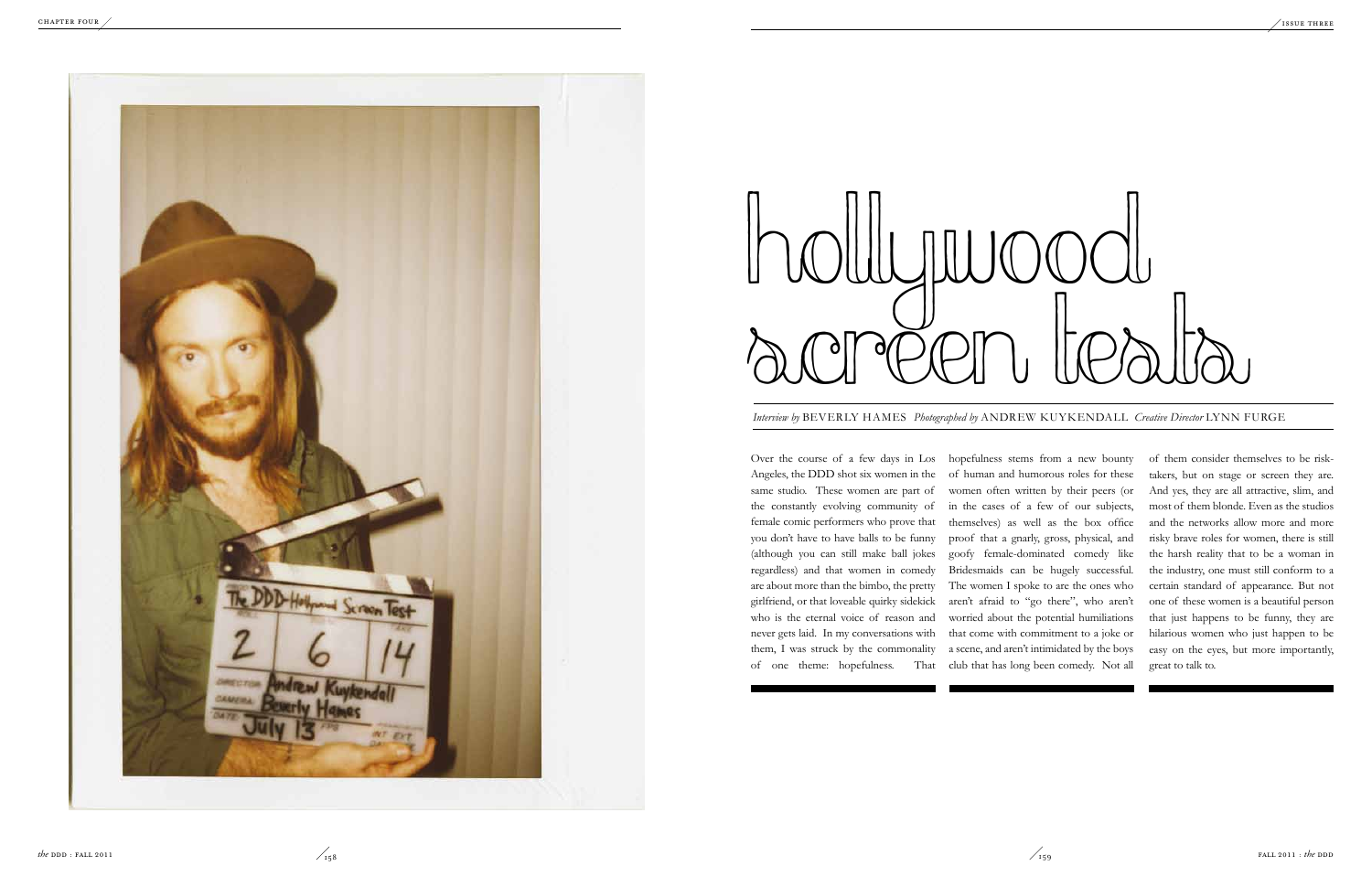**DDD:** *Do you think of yourself as a funny person?* **LB:** Yes.

Silence…then laughter on my end of the phone. I already made you laugh, so there you go. Inherently as a human being I'm fucking funny. Meryl Streep, I'm sure, is funny and cracks jokes. Acting is acting, a part is a part.

**LB:** I think it's both. I think that you have to cue up your listening in comedy, and then you have to—especially when it comes to improv then you have to ride out your instinct and trust. Comedy demands of you to be very present in your moment. Even more with comedy, it has to be cued up, especially when you're improvising. It's a little bit of both.

### **DDD:** *Is comedy based on craft or instinct for you?*

### **DDD:** *If the bulk of your work wasn't in L.A., where would be you be?*

**DDD:** *As a female comic performer, do you find the roles available to you limited?* LB: I sort of do everything.

**LB:** The bulk of my work isn't in L.A. There was three years where I was in my home for three months of the year. I have a place in L.A., I have a place in New York. I go between both places. If I had a third place I would live…in Austin, Texas. I love it. [At Barton Springs] I dove off that diving board, the bottom of my bathing suit ended up around my ankles. I love that place, it's so wild. My head can't grasp it, the water is crisp and clean it feels like a baptism. I will have a little house there one day.

LB: No. I don't think so. I mean, I think sometimes...it's easy for them to say they think you're one thing. It's easy for someone to look at you and think "that's what you're going to be like." When you get to know me you're going to be surprised by what's underneath the surface.

*The phone interview with Leslie Bibb started with her downing six vitamins simultaneously, which seems like some sort of record to me. The next day she was due to begin costume fittings for the new comedy GCB (formerly Good Christian Belles, initially Good Christian Bitches), which premieres mid-season on ABC. Open, thoughtful, and hilarious, she made me laugh within the first minute on the phone. I caught up with her right before she was due to become a slave to her TV filming schedule, "It's not like a movie, where in two months I'll have my life back. By no means am I complaining…from now until December you won't see me." I'm glad we got in touch when we could.*

> **Bill B lass** *dress.* LOREE RODKIN AND CHOPARD bracelets. **Swarovski** *watch.* **GIUSEPPE ZANOTTI** shoes.



**DDD:** *The entertainment press seems to have a love affair with some sort of "pretty/funny" index. Do you feel there is a relationship between your looks and your ability to be taken seriously as a performer?*

### **DDD:** *Have you ever been mistaken for or told you look like someone else? If so, who?* **LB:** I get that I look a lot like Jessica Lange all the

time.

**DDD:** *Was there a defining moment when you knew you wanted to be a performer?*

**LB:** Yeah. I think it was a moment. I did a TV commercial; I was modeling in New York. I got this commercial for Lee Jeans. The whole ad campaign was 'Lee Jeans will make you look like a model, just not think like one'. We shot for a week. I got to pretend. I didn't know what I was doing, I was just pretending. I started playing this part of a nightmare model. I remember leaving that commercial and thinking, WOW. Then the commercial came out and getting called into movies…I grew up in Virginia, you go to college being an artist, being an actor, it wasn't a job. It wasn't in my realm of thinking. You go into politics or become a lawyer, that's what you do. After that commercial came out I realized, Yes, yes this is what I'm supposed to do. I went in to do this summer intensive at William Esper Studios. I remember my first class and realizing I've met my tribe, I've found where I fit in. I've found what's meant for me. That commercial led me into my first acting class and I found my home. Modeling, I realized, I had a short window. I was such a goofball; I wasn't chic or cool.

### **DDD:** *What was your first big break?*

LB: My first big break was probably Popular [the 1999-2001 series on the WB network]. I moved back to L.A. and I got the job.





## LESLIE BIBB  $\overline{\mathcal{L}}$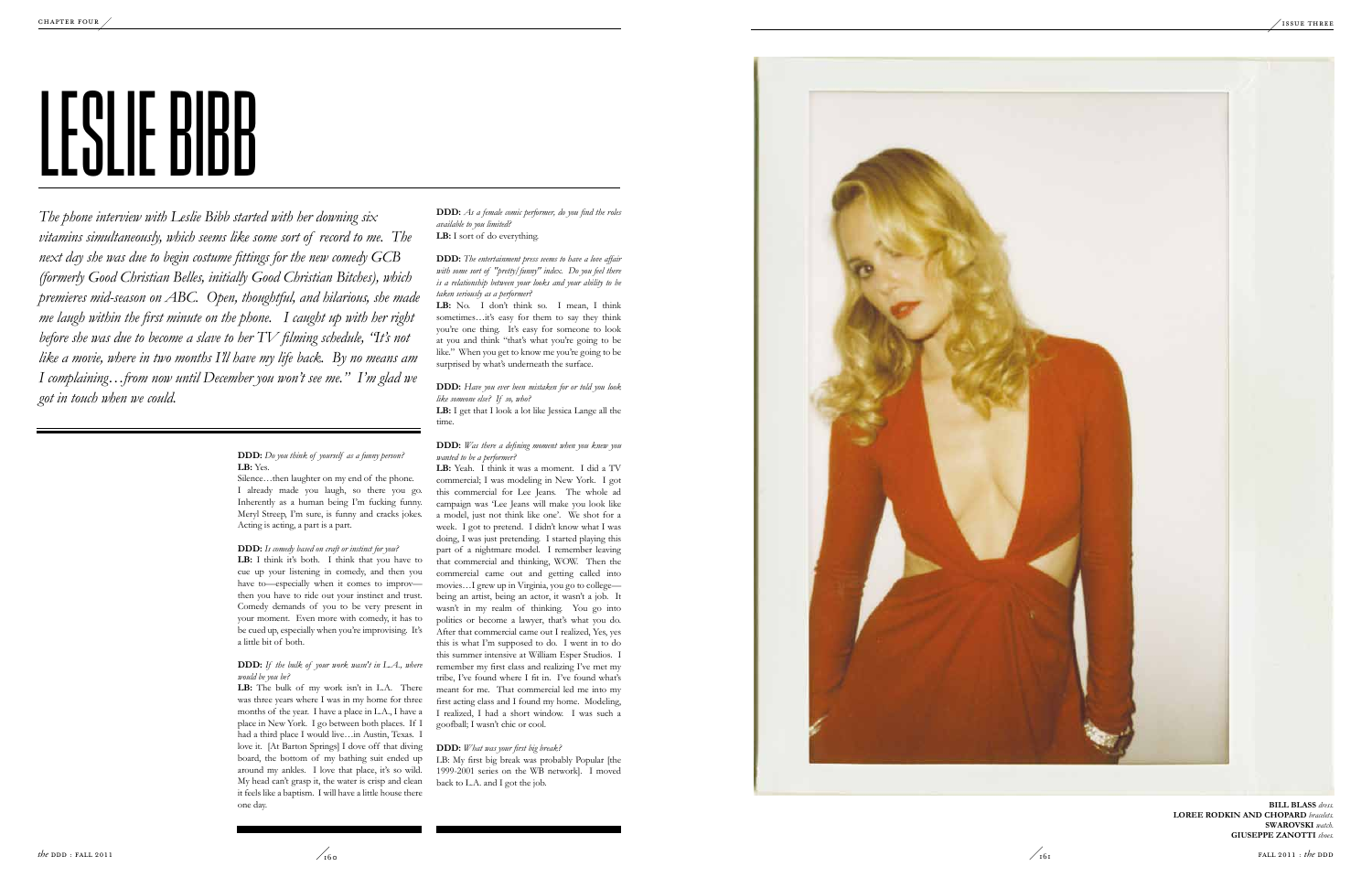### **DDD:** *Which platform do you most prefer: television, film, or the stage?*

**LB:** I'm about to start a TV show. I think film and television; I love both of them. I like the stage as well. I think the thing that's hardest about TV is the schedule. You have to move so fast. The consistency of TV I love, but the speed is scary. I love the diversity and how you change up with movies. I like aspects. There's something nice about going in and playing a part for three months and walking away. You do a scene a night in a movie. In TV you do like five scenes in a day. I love the consistency. I love going to work every day and flexing that muscle. There's a great conditioning that comes with television.

### **DDD:** *Do you consider yourself a risk taker?*

LB: I think when I left college. I left UVA and moved to New York. Hands down, because everybody said 'don't do it'. Everybody said 'you're making the biggest mistake of your life'. I just knew, I just knew I had to leave; it wasn't the place for me. When you're 18 and everyone is saying you're making the biggest mistake in your life… All I wanted to do for my life was to go to UVA and then when I got there I felt like I didn't belong. I remember walking into the dean's office and asking for my leave of absence, and I was so scared. I was going so outside of the box—everyone wanted me to stay there, and I realized maybe I was fulfilling their dreams.

**LB:** Yes. I have a quote on my desk that says " Do something every day that scares you." Do it, shake it up.

### **DDD:** *What's the bravest move you've made in your career?*

LB: Umm...the biggest high? Golly, you know, I always feel like every time I get a job it's always fucking exciting. So, I don't know if there's a biggest high. There isn't one. Every time the phone rings and the answer is yes it's like I fucking won the lottery. Every time.

LB: It goes back to making the brave decision. People in life will try to pull you down. There was a group of people around me who were trying to convince me to not do it.

LB: I thought I would go into politics. My mom ran political campaigns. I thought I would go to law school and go into politics.

I still can remember that flight, January 5th I landed in New York City knowing that life was going to change in some way.

### **DDD:** *Biggest high in your career thus far?*

**DDD:** *Biggest low? Were there points where you doubted whether or not you were going to make it or you were doing the right thing?*

> GIORGIO ARMANI coat; dress; pants. **Ameri can Appare l** *stockings.* **Mano lo B lahnik** *shoes.*



**DDD:** *As a child, what did you want to be when you grew up?*

**DDD:** *Do you ever feel your personal life has been compromised by your career path?*

**LB:** There was a person who didn't want me to be an actor. The career was my dreams, it was what I wanted to fulfill with my life.

**DDD:** *What performers do you look to for inspiration?* LB: Jessica Lange, I do, I love her. In all honesty, I am constantly watching people. I watch movies; I watch everything around me. There are so many amazing actors out there. I just saw a woman, Jessica Hecht, play Blanche DuBois in A Streetcar Named Desire and it was revelatory for me. Comedians like Carol Burnett, Lucille Ball, so many amazing people. I'm pulling in information at all times, watching people, watching movies, watching TV shows, watching reality shows. You can pull from everything; I constantly pull from everything. Zach Galifianakis is so funny and amazing to watch and inspiring. The arts in general and life in general is my fucking playground. It allows you to daydream, and in imagination and in a daydream anything can happen, that's where great things can happen. When you're an artist you have to be fearless, especially in comedy you have to be amazingly fearless. You have to risk someone [saying] 'that's not funny'.

Adam McKay said, "Always play through. It may not work at all, but there's something in it that will work. It's not always gold from start to finish." You have to jump off the cliff. It's so easy the older you are to get scared. And to get scared, that's death for me. You have to remain curious your entire life.

*"I grew up in Virginia, you go to college—being an artist, being an actor, it wasn't a job. It wasn't in my realm of thinking. You go into politics or become a lawyer, that's what you do."*

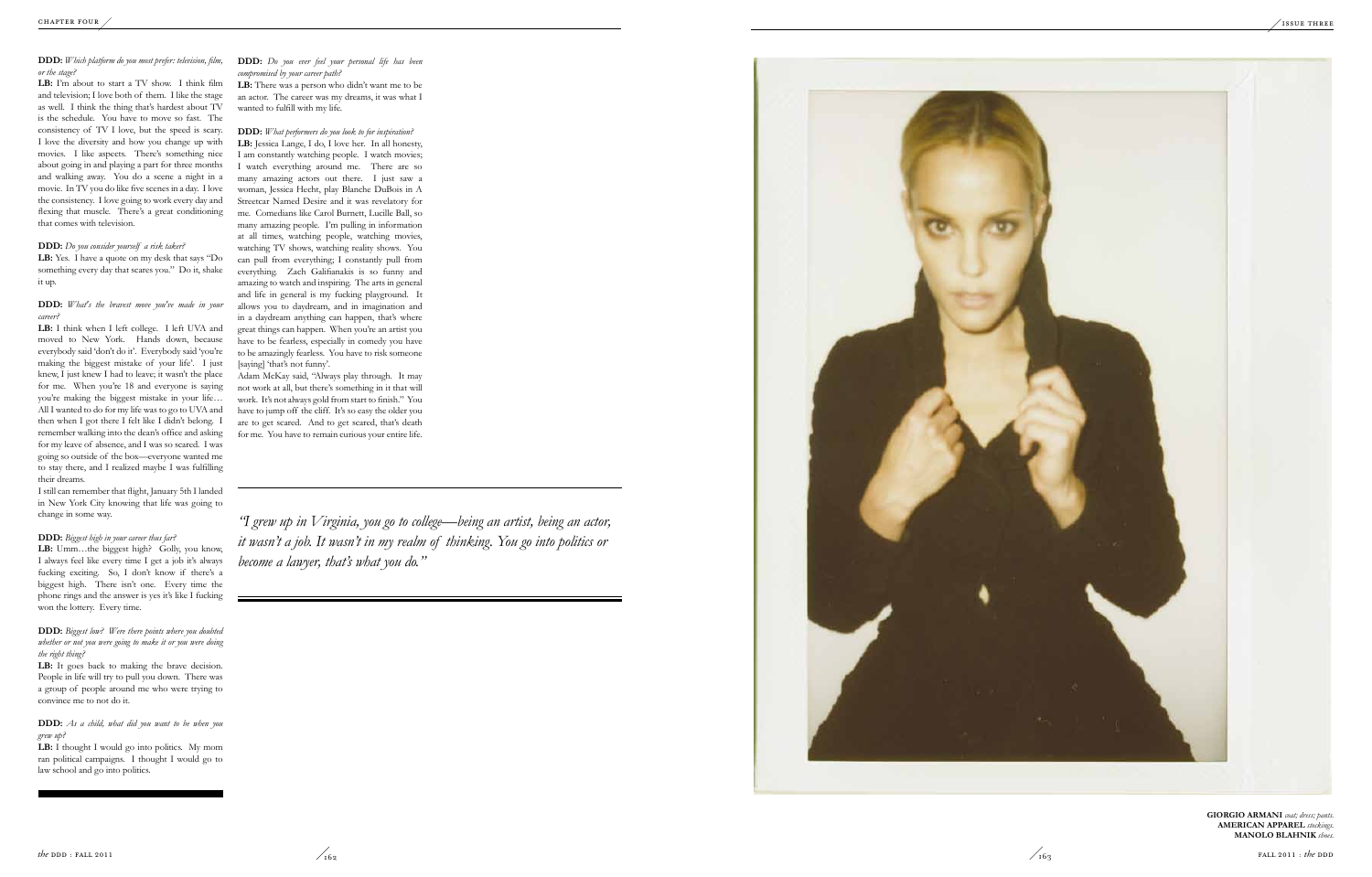**Pamella Roland** *dress.* **Loree Rodkin** *all jewelry.* **Roger Vivier** *shoes.* 

![](_page_3_Picture_1.jpeg)

**Julien MacDonald** *dress.* **American Apparel** *stockings.* **Giuseppe Zanotti** *shoes.*  **Dior** *glasses.*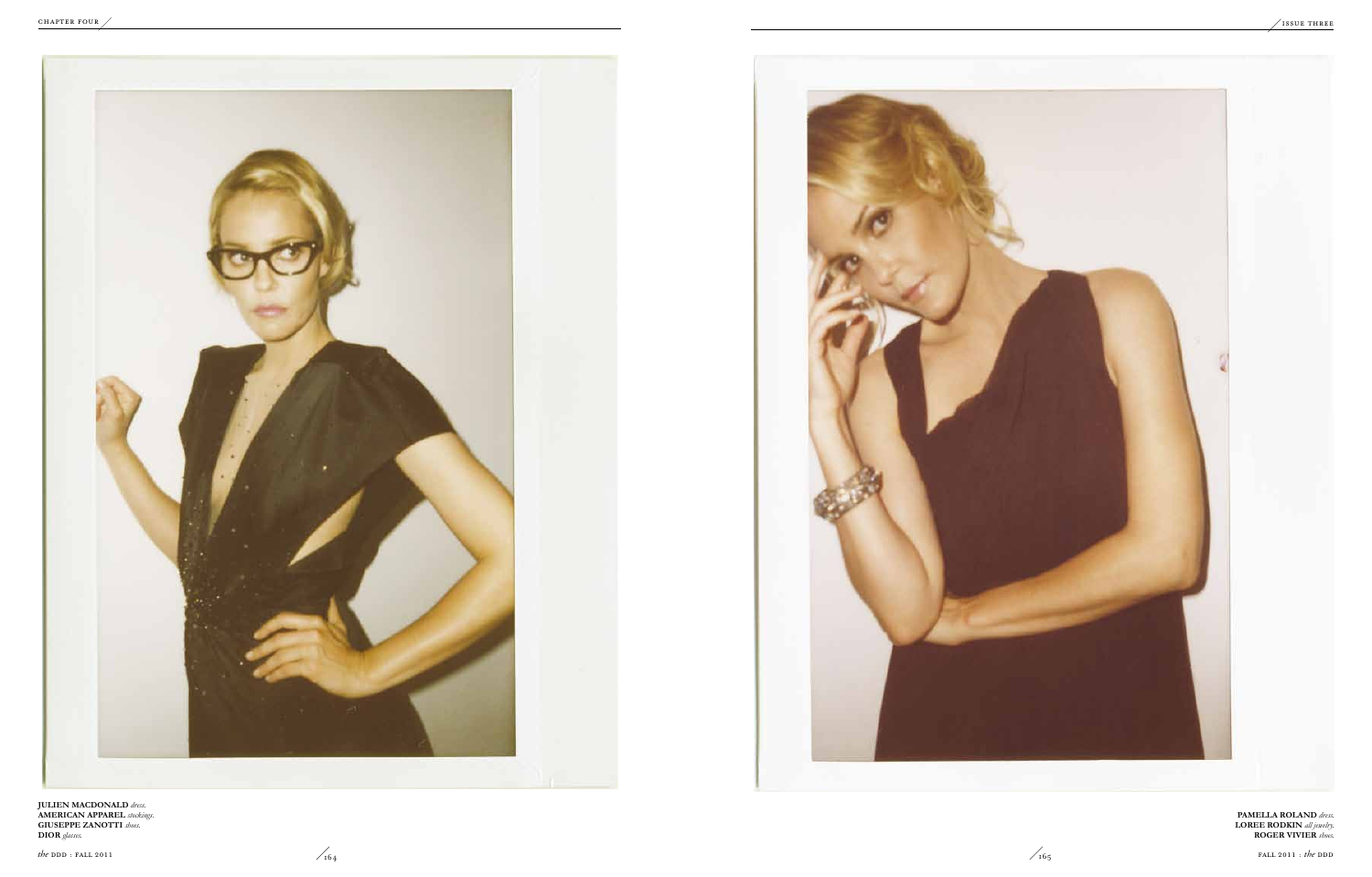**Giorgio Armani** *coat; dress; pants.* **American Apparel** *stockings.* **Manolo Blahnik** *shoes.* 

*Production Director:* **Maggie Benoit***. Stylist:* **Christian Classen** *for* **Artists**  *by* **Timothy Priano***. Hair:* **Lona Vigi** *at* **Management Artists***. Make Up:* **Matthew VanLeeuwen**  *at* **Management Artists***. Stylist Associates:* **MONIQUE VATINE** *&* **BRITTANNY TRAN***. Stylist Assistants:* **DAGMARETTE YEN** *&* **NICOLE AYALA***. Photography Assistant:* **Graham Dunn***. Thank you to Alexandra Schack & Shaun Snow at SNOWStudio* 

![](_page_4_Picture_10.jpeg)

![](_page_4_Picture_1.jpeg)

![](_page_4_Picture_2.jpeg)

**Chagoury Couture** *dress.* **Loree Rodkin** *rings.* **Manolo Blahnik** *shoes.*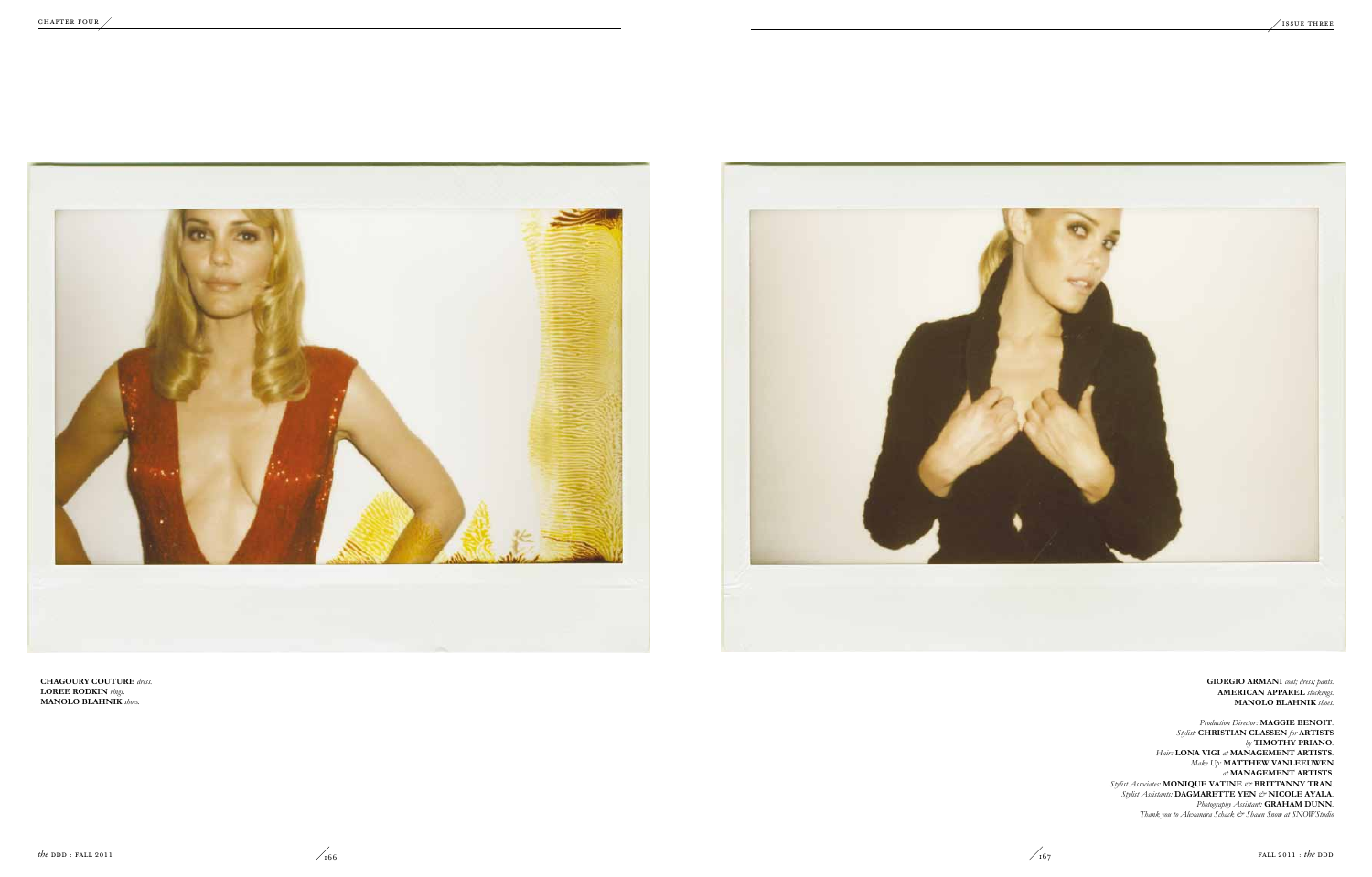**DDD:** *Do you think of yourself as an inherently funny person?*

**KH :** No, I think of myself as an inherently clutzy person. I don't think of myself as inherently funny, I myself love to laugh, and I come from a family of very funny people…there was a lot of oneupmanship at the dinner table, so I always thought of myself as out-funnied by my father and my mother. With my brothers it was mostly fart jokes, so that was easy.

**DDD:** *Is comedy based on craft or instinct for you?* **KH :** It's definitely a blend of both. The parts that I've had the easiest time hooking into are those that have a well of need that they are trying to fill in some way, and that becomes funny. The bigger the emptiness, the bigger the loss. The bigger the hole, the crazier they appear on the surface. I found myself attracted to those on the margins of what we would call normalcy. Women left of center, on the verge. Formal training helps in terms of those questions, of what do I want, who am I?

If I try to do something, it's not funny; if I try to plan a fall, it never works, it always reads as trying too hard. It's always the happy accidents once I've done the other work—the accidents that happen when they are trying to reach their goal. There are some actors who are so beautifully effortless with their comedy. You start laughing before something happens, that kind of connection with a part is the dream. I'm not a sketch actor, I don't come from that background, that's something I'm really in awe of, it looks like so much freaking fun. They know exactly where the joke should be, they know how to get a button in there, and they know how to edit within the improv. I'm not good at the editing—I

**KH:** I've been able to not ever have to worry about it. In the films I've done, I have been able to not

*Kathryn Hahn is a familiar face that is about to get a lot more familiar when her comedy series with Hank Azaria, Free Agents, premieres on NBC this fall. She honed her acting skills at Yale, and from there immediately landed a role on Crossing Jordan—a show she points out is definitely not a comedy. A life-changing role in Anchorman led her to embrace the fearlessness of comedy and from there on she amassed a series of solid parts including roles in Step Brothers, Our Idiot Brother, and the upcoming Wanderlust. Married and a mother of two, she had just finished a riding lesson, a gift from her husband, before our chat.*

could go on forever and ever.

**DDD:** *If you weren't in L.A., where would be you be?* **KH :** New York City, without a question—I miss it desperately. I love it so much. I'm the type of person whose heart is beating a little faster than those around me. I love to walk, I love the access, I love the downtime, I love the constant stimulation. It's a different vibe for me, I've got great friends, my husband and kids have a great house in Silverlake, but I just love New York. I always get out of the cab into Manhattan and am like 'Ahh, I'm home'. L.A. is beautiful, topography-wise, but I miss the consolidation of New York.

### **DDD:** *As a female comic performer, do you find the roles available to you limited?*

**KH :** [In my career] there's been a lot of "nos", and the "yeses" have been things I've been thrilled to do. I think that roles I try to play in these comedies are the crazy, on-the-periphery ones. I've been blessed that I've been trusted by the directors and the writers to go there in those parts. I think it's an exciting time for women and women comic actors. Everyone's been talking about Bridesmaids… I walked out with the biggest smile on my face. I was so excited about being a girl, so excited about the future, so fresh and filled with possibilities.

**DDD:** *The entertainment press seems to have a love affair with some sort of "pretty/funny" index. Do you feel there is a relationship between your looks and your ability to be taken seriously as a performer?*

**Vivienne Westwoo Christian Cota** *skirt.* **GIUSEPPE ZANOTTI** *shoes.* **American Apparel** *stockings.* 

![](_page_5_Picture_4.jpeg)

# **HATHRYN HAHN**

worry about vanity at all, which I love because it gets in the way of comedy. I'll grow my hair out, my armpit hair out, my bush hair out. I really don't care. There's this weird image of a woman [having] to be maintained that is lame and plastic and boring and actually not sexy. Doing this NBC show, Free Agents, which starts in the fall, the network has certain needs for what a leading lady looks like. Being polished is this character's armor…she puts her Spanx on, that's her armor. It's a challenge to find the funny in that without it becoming bland. Finding what's human in someone with all this artifice, there's something that can be investigated within all. I don't want to diminish Melissa McCarthy's genius in Bridesmaids, but there's something awesome about her wearing that carpal tunnel bandage and those pants.

**DDD:** *Have you ever been mistaken for or compared to someone else? If so, who?*

**KH :** Always Ana Gasteyer. I get it so much.

### **DDD:** *Was there a defining moment when you knew you wanted to be a performer?*

**KH :** Yes, when I was a kid. I grew up in Cleveland, Ohio. I was a Curtain Puller at the Cleveland Royale, which is what they called the acting program for the little kids. I did a play called Sneakers and it was the best experience. I got to hang out with 8th graders. I was in kindergarten. My mom would give me money when she would drop me off for lunch at the Burger King across the street. There was a vending machine in the rehearsal space and I would get a regular Pepsi and a Snickers every rehearsal. I can't believe that's what I ate, so much sugar. That was the best rehearsal. I love tech rehearsal—getting to know the theater without an audience. I'd get so slaphappy with the cast, go to Burger King and get a Snickers.

### **DDD:** *Why comedy? Why not something like period pieces or courtroom dramas?*

**KH :** After Yale, I had a deal with NBC and I came to L.A. with a show called Crossing Jordan which lasted a very long time. I'd never done any TV before of note. It was kind of like a boot camp. It was a totally valuable experience, but it was not a comedy. But then I auditioned for Adam McKay for Anchorman, it was a very teeny part and it just kind of opened my world as far as what was possible. I'd never had so much fun in my life. There were no rules, there was a safety net, there was no failure. You could go as far as you could. I was in awe, I fell so in love with that way of working. Then I auditioned a bunch of times for

![](_page_5_Picture_1.jpeg)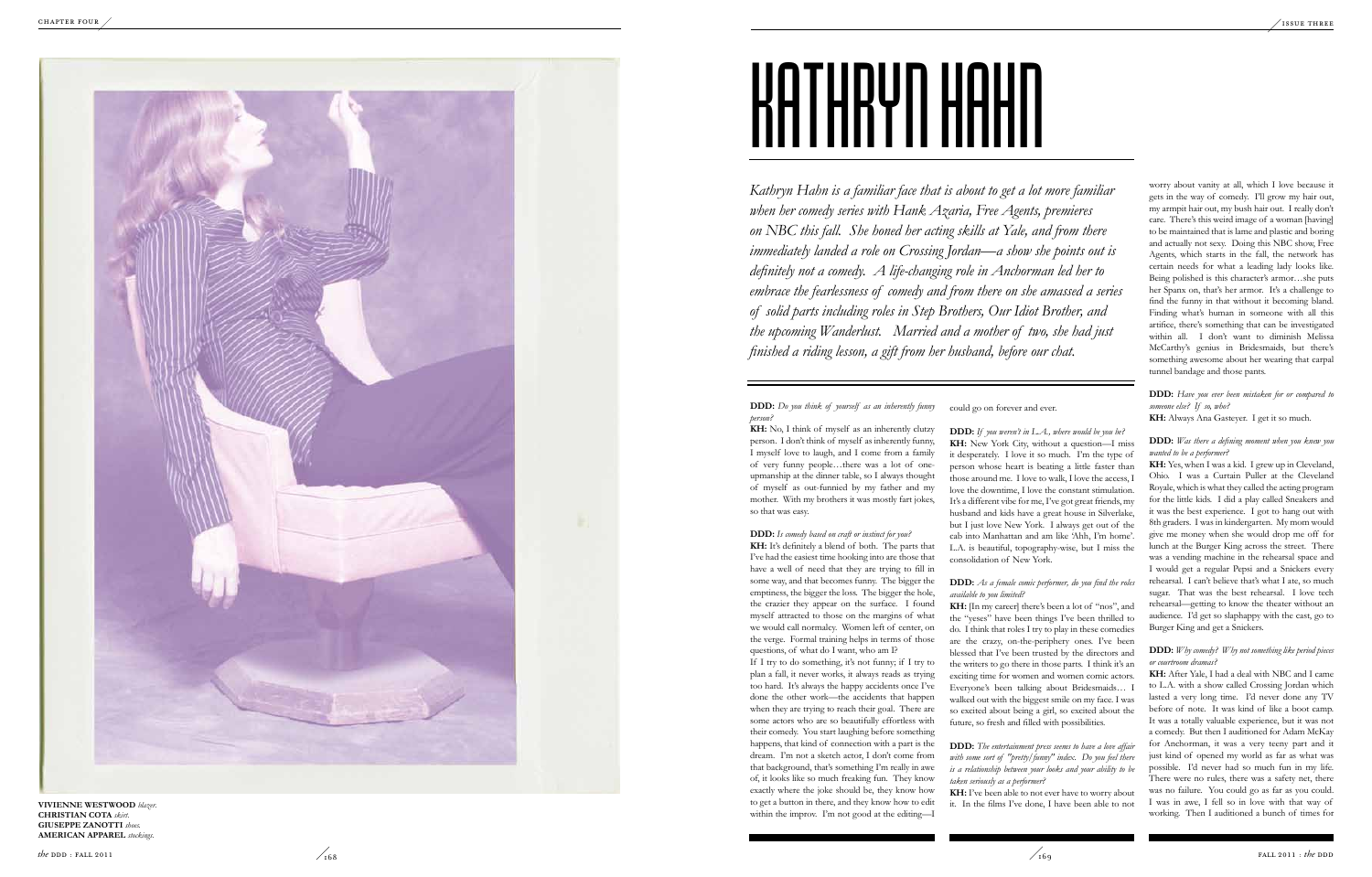Step Brothers and got that part, which cemented my confidence with being able to do it. It was fun to be able to jump off a cliff and know that you'd be caught. You didn't have to have any fear. That was the start of it.

**DDD:** *In comedies the roles for women seem to be the unreasonably hot girlfriend/wife, the bimbo, the crazy chick or the quirky sidekick. Do you ever worry about being typecast?*

**KH:** Again, I feel like I've been really lucky. It's been a little all over the map. I worked with Sam Mendes on Revolutionary Road. It was a departure from Step Brothers and I filmed them back-toback. I feel like I love those parts, but I feel like I've been able to go all over the place. I just love playing dress-up. I'm still that girl. I did a recurring part on Lena Dunham's show, Girls. I was like, where do you spring from, this perfectly formed, so articulate, so young, so generous…She just blew my mind.

### **DDD:** *What was your first big break?*

**KH:** Probably Anchorman, honestly. It was just a little break to me, I don't think that anything shifted seismically on the cultural plane, but it was a big

break for me. I cracked a door open. Getting in Yale was a big one, too.

**DDD:** *Which platform do you most prefer: television, film, or the stage?*

**KH:** The stage is where I fell in love with this. That's where I always feel the most myself. As terrifying as it is, that fear is so invigorating. That adrenaline, you can't replicate it. I love the communion between you and the audience. You're in charge of that story as a performer as soon as the curtain goes up. There's no editor; it's yours. Once people leave the theater at the end of the night there's no way to repeat it.

I'm a mom now—I have two little kids, two and four. The last play I did was Boeing Boeing on Broadway. It's been a couple of years since I've been on stage, I've got a pit in my stomach I miss it so much. It's harder to do a play with kids than a movie.

**DDD:** *Do you think of yourself as a risk taker?* **KH:** Yes. I do. I try to. I like to jump off.

**DDD:** *What's the bravest move you've made in your career?*

**KH:** The bravest move…I would say there were a couple of TV shows that I turned down that would have been lucrative, but would have destroyed my soul.

> *Production Director:* **MAGGIE BENOIT**. *Stylist:* **Christian Classen** *for* **Artists** *by* **Timothy Priano***. Hair:* **Daniel Howell** *at* **Tracey Mattingly***. Make Up:* **Vanessa Scali** *at* **Tracey Mattingly***. Stylist Associates:* **MONIQUE VATINE** *&* **BRITTANNY TRAN***. Stylist Assistants:* **DAGMARETTE YEN** *&* **NICOLE AYALA***.* Photography Assistant: **JEAN PIERRE CANER**. *Thank you to Lindsay Krug at ID PR & Shaun Snow from SNOWStudio*

**DDD:** *Biggest high in your career thus far?* **KH:** Biggest high was probably that summer of doing Revolutionary Road and Step Brothers backto-back. There were a couple of performances of Boeing Boeing that were high.

**DDD:** *Have you experienced a low point where you were unsure if you were going to make it in the business?* **KH:** For every high there are 15 lows—it's mostly rejection.

**DDD:** *As a child, what did you want to be when you grew up?*

**KH:** I'm one of those kids who totally wanted to be an actor. Before that I wanted to be a farm girl. When that became not as practical around 5  $\frac{1}{2}$ , I thought I was gonna be an actor.

**DDD:** *What performers do you look to for inspiration?* **KH:** Maya Rudoph, Terri Garr, Laura Linney, Kate Blanchett, Kate Winslet, Gilda Radner.

**DDD:** *Do you ever feel your personal life has been compromised by your career path?*

**KH:** The trick is how to compartmentalize. How can I think fart jokes are hilarious but then not fart at the table? Those are the things you have to navigate as a mother. The greatest thing that has happened to me was having two kids. I'd give this up for them, but that I can provide for them [by] doing something I love is amazing.

*"[In my career] there's been a lot of "nos", and the "yeses" have been things I've been thrilled to do. I think that roles I try to play in these comedies are the crazy, on-theperiphery ones. I've been blessed that I've been trusted by the directors and the writers to go there in those parts.* 

*I think it's an exciting time for women and women comic actors. Everyone's been talking about Bridesmaids… I walked out with the biggest smile on my face. I was so excited about being a girl, so excited about the future, so fresh and filled with possibilities."*

![](_page_6_Picture_23.jpeg)

![](_page_6_Picture_1.jpeg)

*.* 

**Monique Lhuiller** *dress.* **American Apparel** *stockings.* **Swarovski** *ring.* **La Rare** *shoes*

![](_page_6_Picture_26.jpeg)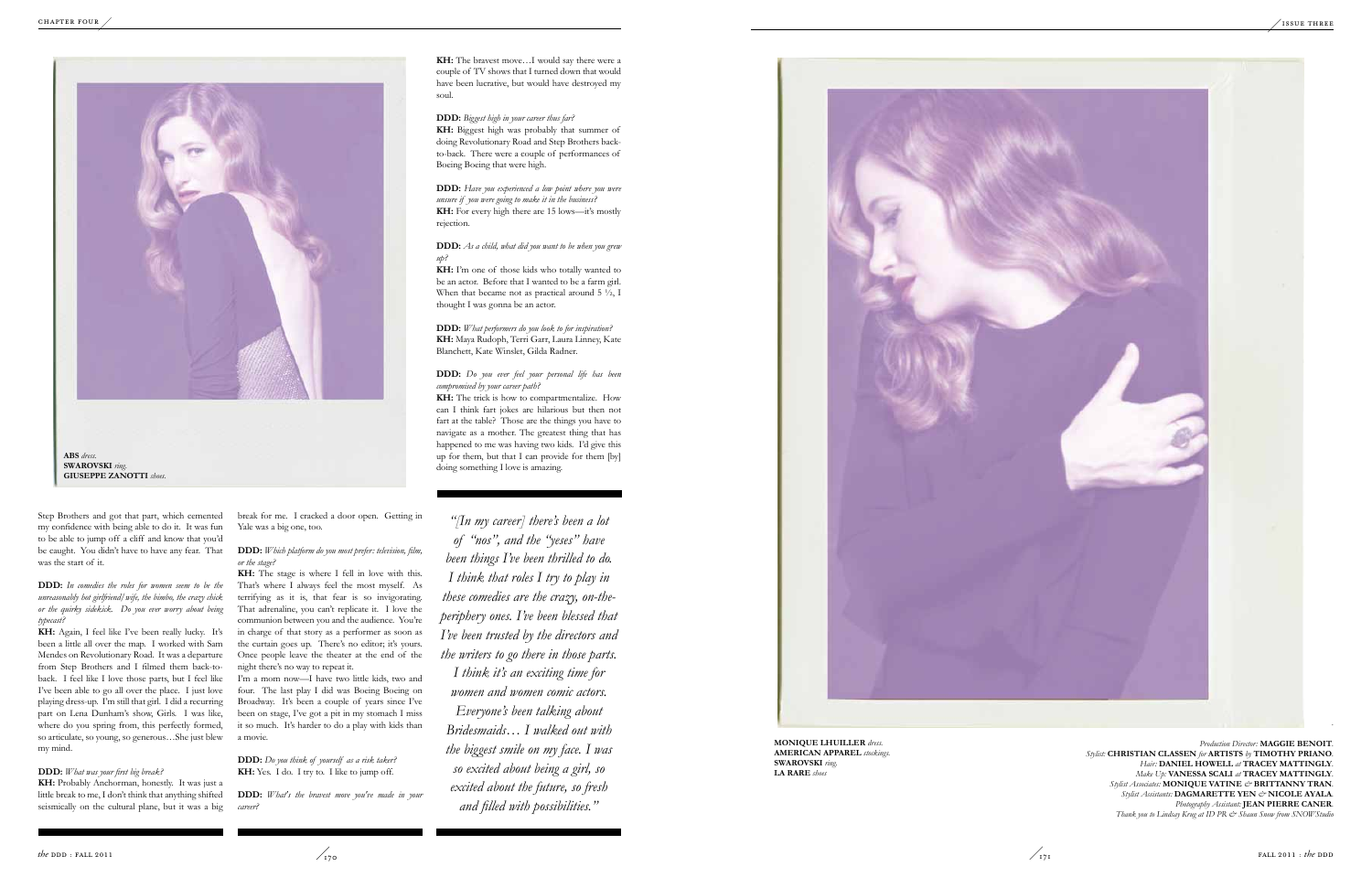![](_page_7_Picture_20.jpeg)

**DDD:** *Do you think of yourself as an inherently funny person?*

**GJ:** Hmm…hmm…not intentionally funny. Unintentionally. I find people laugh at me a lot and I'm not always sure why they are laughing, so I guess so.

### **DDD:** *Is comedy based on craft or instinct for you?*

**GJ:** I think it's a combination of both, because sometimes it doesn't seem to come from a conscious place. Sometimes it comes from a very technical place like with scripted TV comedy. Sometimes training can get in the way of getting in touch with your instincts. You have to have a balance of both of those things.

### **DDD:** *If the bulk of your work wasn't in L.A., where would be you be?*

**GJ:** I lived in New York before L.A. I moved to L.A. for *Community*, so if it didn't exist, I would still be in New York. I don't know if I prefer it—that's where I went to college, that's where all my friends were. Now L.A. feels like home, I'm happy to be in L.A., but it took a job to get me to permanently move.

**DDD:** *As a female comic performer, do you find the roles available to you limited?*

**GJ:** I think it's becoming less and less true. I think this has been an amazing year for women in

*Raised in Pittsburgh, a town not exactly known for its theatrical flair, Gillian Jacobs left Pennsylvania for Julliard, where she was classically trained for the stage. Lucky for us, she found her way onto television in 2009 when we first saw her as Britta on NBC's Community. With the show now in its third season, Jacobs' position as a comedic fore has pretty much been cemented. The show has seen plenty of comic luminaries (including series regular Chevy Chase) make their way onto set, but it just may have created one of its own in Jacobs*

comedy. I think a lot of strong female performers are writing their own material which really helps the cause. I feel very optimistic about women in comedy right now.

> PAMELLA ROLAND dress. **Sorrelli N e kla e** *bracelet.* **c c BCBG Max Azaria** *shoes.*

**DDD:** *The entertainment press seems to have a love affair with some sort of "pretty/funny" index. Do you feel there is a relationship between your looks and your ability to be taken seriously as a performer?*

**GJ:** I feel it's interesting. I feel a lot of female standups don't try to emphasize their looks too much. I think when you're a stand-up and on the road in such a man's world it's hard to emphasize your femininity. I didn't come up as a comic performer, but I think there is a lot of pressure as an actress to be attractive. I wish that was something you didn't have to think of as much as you do when you're a woman.

### **DDD:** *Have you ever been mistaken for or compared to someone else, if so, who?*

**GJ:** The biggest compliment I got when someone said I reminded them of Gena Rowlands. I thought that was a huge, huge compliment. People think I look like Liv Tyler. I used to get that a lot, or a blonde Anne Hathaway.

### **DDD:** *Was there a defining moment when you knew you wanted to be a performer?*

**GJ:** Probably the first time I was in an acting class. It was pretty immediate as soon as I was exposed to performing in front of an audience. I wanted to do it as much as I could, which was limited growing up in Pittsburgh [and] not being a Hollywood child performer.

### **DDD:** *Why comedy? Do you want to explore more dramas and other genres of acting?*

**GJ:** I did everything but comedy before *Community*. It would be fun to do a part like that again. At this point it would be unexpected if I did it. It's always really fun to work with different voices in comedy, different actors, writers, directors…I feel like I keep learning. I still have a lot to learn about drama. I feel really lucky I've had a chance to work with a lot of people in my career that have taught me a lot.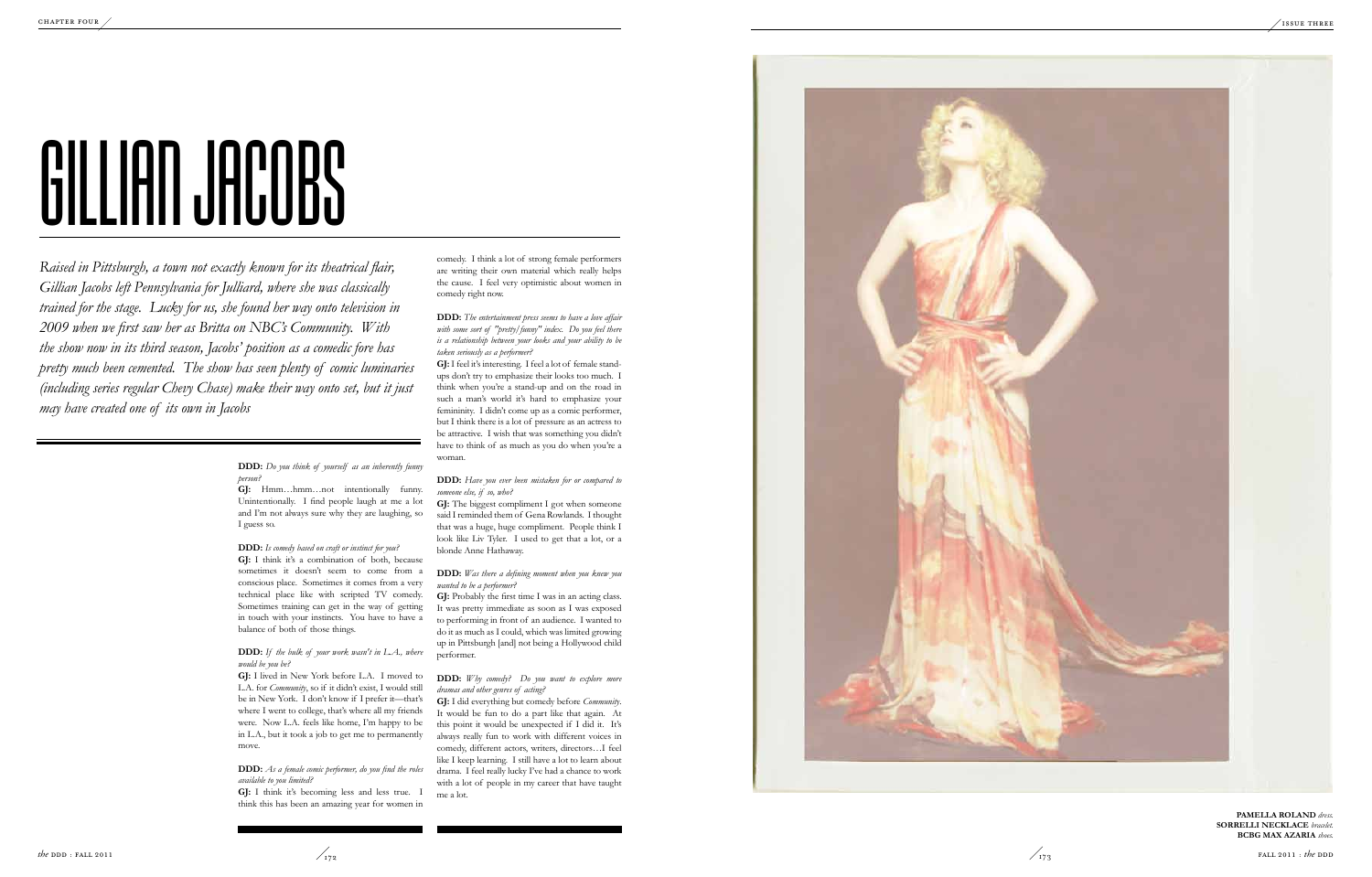### **DDD:** *What was your first big break?*

**GJ:** I think the movie *Choke* was the first film that I did that actually made it into theaters and made it into Sundance. I wasn't the lead, but it was huge step for being in a film that people actually saw. I was in a bunch of movies before that, but they didn't get purchased. I was surrounded by a really amazing cast. I got to work with Sam Rockwell and Clark Gregg, who directed the film. I got to feel like I was a part of the business which you don't feel when you keep making movies that don't get released. And there's *Community,* as far as being known by the public. Being in people's homes, having a character that people identify with and see every week…to be seen by millions of people is an amazing experience. To be part of something that has fans is so satisfying.

### **DDD:** *Which platform do you most prefer: television, film, or the stage?*

**GJ:** Once you've been doing a lot of one you start craving the other. Now that I'm doing TV for most of the year I get really excited to be part in front of a live audience. When I was doing mainly plays, all I wanted to do was something on camera. The grass is always greener. I'm really glad to have had the opportunity to do all three. *Community* is pretty ideal. You can't really ask for much more than that.

### **DDD:** *Do you think of yourself as a risk taker?*

**GJ:** I definitely feel like working in comedy has made me feel like more of a risk taker. In real life I'm totally risk averse. My friends always joke my motto is "safety first". So I'm definitely not a risk taker in my life, but hopefully in my acting.

### **DDD:** *What's the bravest move you've made in your career?*

**GJ:** I feel the first time I played a junkie runaway stripper and I had no idea what I was doing and I had no idea why they cast me as the part and I had to snort fake drugs and all that, that felt very brave. It was definitely not what I imagined my career to be.

### **DDD:** *Biggest high?*

**GJ:** Going to Comic-Con last year and getting a standing ovation from the crowd there…having a completely packed room of people cheering and clapping. I started crying, it was so overwhelming, just the general celebration of the show. People like us, they respect us, they are excited to see us you don't get to meet a large group of fans at one time, and to see them and have them show all that, that was pretty amazing.

### **DDD:** *Was there every a point where you were really afraid you weren't going to make it?*

**GJ:** I didn't really earn a living wage at first. Worrying if you can afford a cup of coffee or trying to get as many free meals as you can from family and friends, sleeping in a chair that pulls out into a bed…I don't regret any of that. I definitely had times that I was worried if I would make it. The theater doesn't pay a living wage at all. I was

Production Director: MAGGIE BENOIT. Stylist: CHRISTIAN CLASSEN for ARTISTS by TIMOTHY PRIANO. Hair: DANIEL HOWELL at TRACEY MATTINGLY. **l** *Make Up:* **VANESSA SCALI** at **TRACEY MATTINGLY**. *Stylist Associates:* **MONI QUE VATINE** *&* **BRITTANNY TRAN** *.* Stylist Assistants: DAGMARETTE YEN & NICOLE AYALA. Photography Assistant: **JEAN PIERRE CANER**. *Thank you to Lindsay Krug at ID PR & Shaun Snow from SNOWStudio* 

making 200 dollars a week doing this play while trying to live in Manhattan and trying to feed myself.

### **DDD:** *As a child, what did you want to be when you grew up?*

**GJ:** An actress, I think to my mom's chagrin. I zeroed in on acting around the third or fourth grade. I liked academics: history and English and other areas of study, but I think I always knew I wanted to be an actor. You don't really know when you're a kid if you're good enough to do it professionally. You don't know if you have any talent. I was waiting to see if anyone else knew if I was any good.

### **DDD:** *Do you ever feel your personal life has been compromised by your career path?*

**GJ:** There are definitely eight months out of the year when I can't see my friends, I can't hang out, I can't always take a phone call, I can't always call back right away. I had a lot of anxiety about even taking a trip because you're always afraid the minute you book a trip you're gonna get some big audition you're gonna miss. I always felt the Fourth of July was the only time I was able to take a trip. Every flight I ever [booked] I had to change because of an audition or a job. There's a joke among actors, the best way to get an acting job is to buy a plane ticket.

### **DDD:** *What performers do you look to for inspiration?*

**GJ:** I love *The Comeback*, that Lisa Kudrow did on HBO. It's so incredible, one of the best performances and shows I've ever seen. As a kid it was Katherine Hepburn. I watched a lot of her movies as a child, although I don't know how much of a direct influence she had on me as an actor. I think Tina Fey is incredible. Larry David. There are a lot of people I love. I love Tilda Swinton, Samantha Morton… I could go on.

*"I think the movie Choke was the first film that I did that actually made it into theaters and made it into Sundance. I wasn't the lead, but it was huge step for being in a film that people actually saw. I was in a bunch of movies before that, but they didn't get purchased. I was surrounded by a really amazing cast. I got to work with Sam Rockwell and Clark Gregg, who directed the film. I got to feel like I was a part of the business which you don't feel when you keep making movies that don't get released."*

![](_page_8_Picture_1.jpeg)

**TADASHI SHOJI** dress. **Iradj Moini** *ring.* **HERVE LEGER** shoes.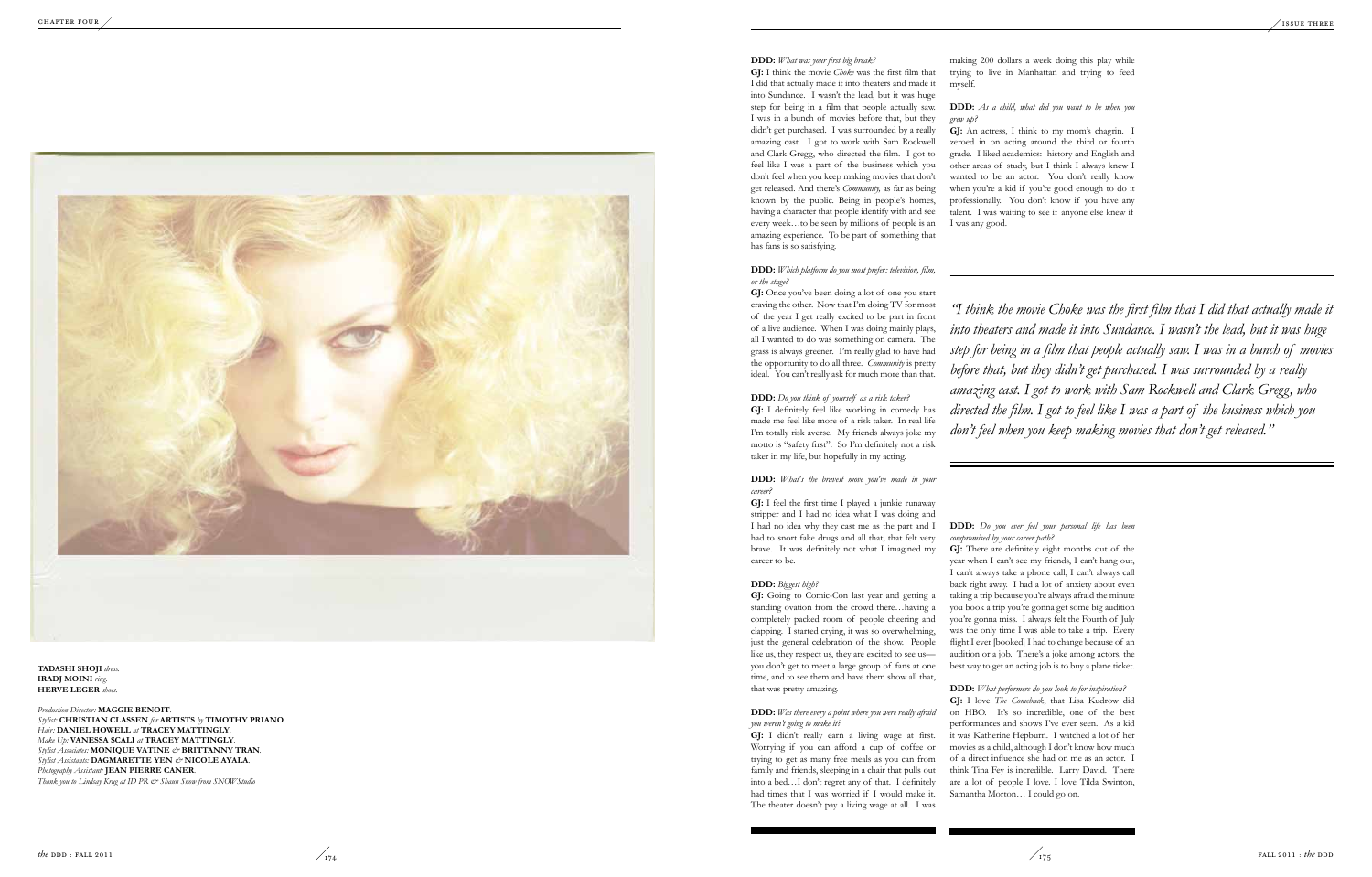![](_page_9_Picture_3.jpeg)

![](_page_9_Picture_1.jpeg)

**Tadashi Shoji** *dress.* **Iradj Moini** *ring.* **Herve Leger** *shoes.* 

**Thomas Wylde** *dress.* **Giuseppe Zanotti** *shoes.*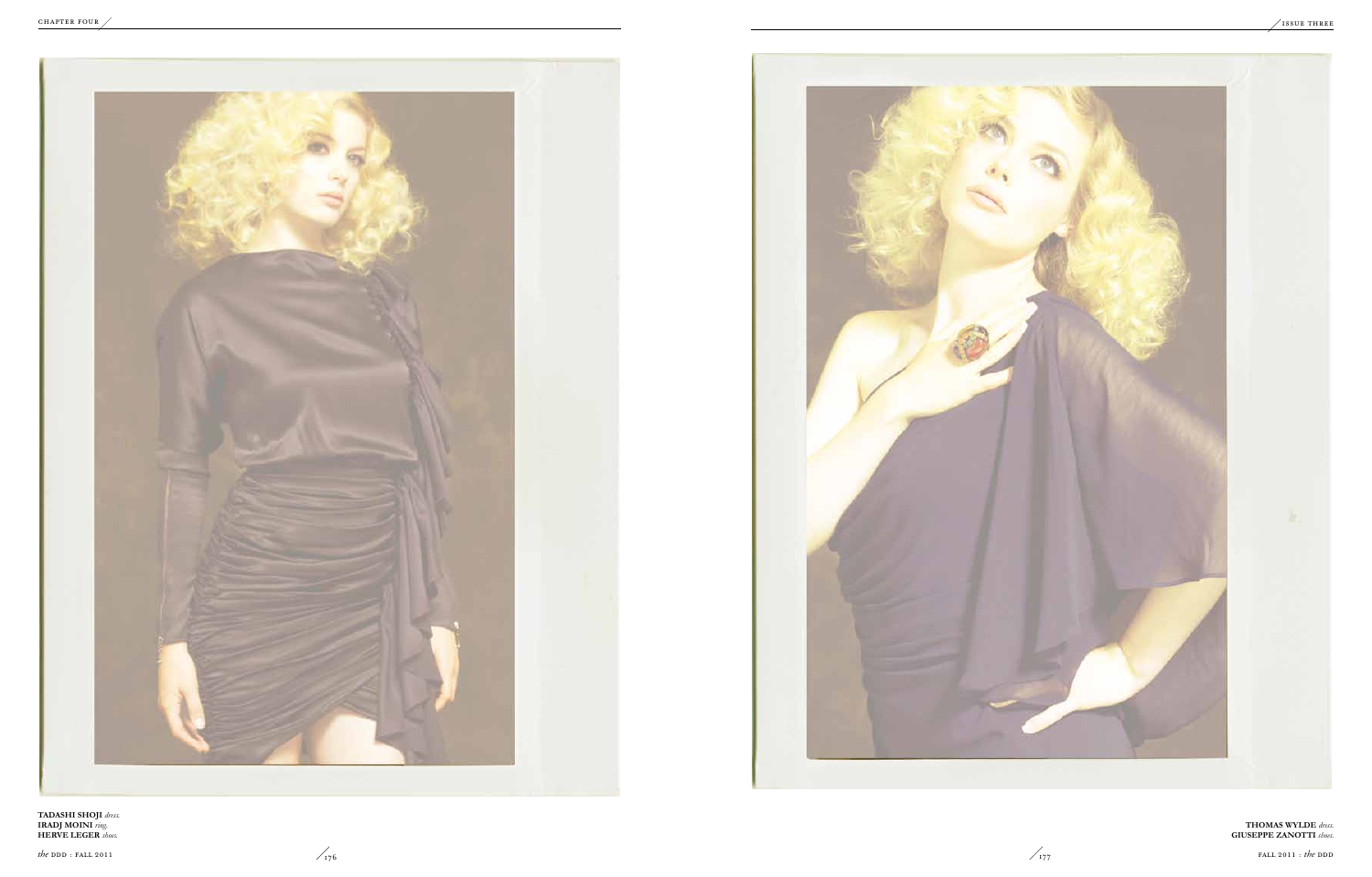**DDD:** *Do you think of yourself as an inherently funny person?*

EC: I think I'm funny, but…I'm always convinced I'm more funny to myself, but clearly, given my career and that I'm on a comedy, I'm more funny than just to myself.

**DDD:** *Is comedy based on craft or instinct for you?* EC: Instinct, I would say. But at the same time, I think that I learn through doing. I think that taking classes is vital for knowledge or understanding of timing. You either have timing or you don't. I learned through watching people who were better than me. I worked with Lily Tomlin and Gary Cole. Basically I'm just a thief.

**DDD:** *If weren't in L.A., where would be you be?* EC: I would live in New York City or New Hampshire. I love where I'm from.

*I spoke with Eliza Coupe on the phone right before she was going to get a tattoo of the New Hampshire state motto, Live Free or Die. Though trained in Shakespeare and avant-garde theatre at Cal Arts, she's definitely an East Coast girl at heart. We talked about working as a bathroom attendant in Times Square, being mistaken for a lesbian, and her early comedy defensives—"Why did I get into comedy? I was fat! I had to defend myself with jokes." In addition to her television show Happy Endings, which is now in its second season on ABC, Coupe can be seen on the big screen alongside Anna Faris in What's Your Number, out this month. The film Americatown, in which she plays an ex-pat living in Shanghai along with Bill Paxton and Alan Ruck, will be released in the U.S. this winter, following its debut in China.* 

**DDD:** *The entertainment press seems to have a love affair with some sort of "pretty/funny" index. Do you feel there is a relationship between your looks and your ability to be taken seriously as a performer?*

EC: I think what's funny is that I've always had a chip on my shoulder because I wouldn't be taken seriously because I'm rarely ever serious. It's like there are two things, you either have to be really unattractive and funny and you're cool or you have to be really beautiful and funny and everyone's like, this is so cool, this is impossible! There's a big shift going on with the boys club of comedy, especially with *Bridesmaids*. Knowing those girls and their work and how they are different. I'm also grateful for all the stuff Tina Fey and Amy Poehler have done.

Especially on the show that I'm on, there's always the pressure for them to accept that I'm just as funny as them, or sometimes funnier. It's always something that crosses my mind. They see me all dressed up as a glam girl and then when I open my mouth, I feel like I have to prove myself, that I'm just as funny as you.

Sex sells, and all that stuff sells, and if a girl is on the cover of a magazine and she can make you laugh, watch out. Look, Ryan Reynolds, he's super hot and really funny, he's like that for a guy, he can do all those crazy raunchy comedies and he's also super hot. He's really hot and funny, and I think "that's crazy" and I fall into it, too.

If you're funny and interesting it makes you hot. It's okay for Jonah Hill and Zach Galifianakis to look how they are. I've had so many people ask me if I'm a lesbian because I do comedy. Is it funny that I have to be less feminine to be funny? Women haven't been allowed to be as funny—it's been so dominated by men and male energy—but I think there's going to be a shift. You don't have to be hot, you don't have to be gay. There shouldn't even be a question of women being as funny as men. It shouldn't be an issue.

**DDD:** *Have you ever been mistaken for or compared to someone else? If so, who?* EC: Back when I was a teenager I got compared

![](_page_10_Picture_13.jpeg)

![](_page_10_Picture_15.jpeg)

**Cha goury Couture** *gown.* LOREE RODKIN *ring.* **Ameri can Appare l** *stockings.* **Mano lo B lahnik** *shoes.* 

![](_page_10_Picture_19.jpeg)

### ELIZA COUPE ON the phone right h  $\frac{1}{2}$  $\frac{1}{\sqrt{2}}$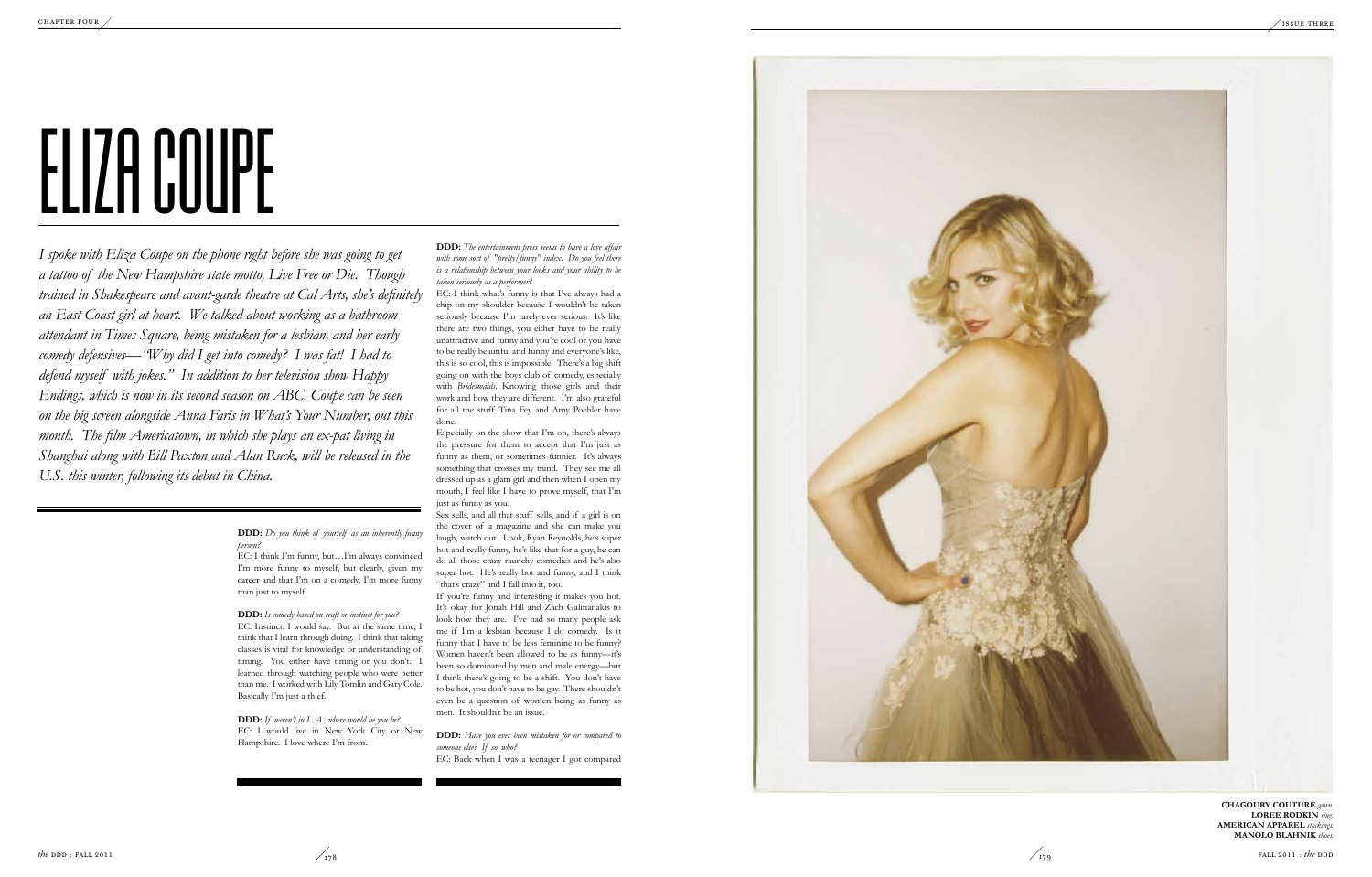to Elisha Cuthbert a lot, which is really funny because I play her sister on TV. Now we look very different, but when I was younger I got compared to her a lot. I got compared to Cameron Diaz a lot when I was younger, but not anymore.

### **DDD:** *Was there a defining moment when you knew you wanted to be a performer?*

**EC:** I told my parents when I was four that I was going to be a movie star, and I never wanted to do anything else in my life. Ever since I saw *Ace Ventura Pet Detective*, I wanted to do comedy because of Jim Carrey. When he comes to that kind of humor, he really commits and that makes it funny.

### **DDD:** *Why comedy? Why not something like period pieces or courtroom dramas?*

**EC:** I love all that stuff. I would love to do dramas. The pure joy that I find in making people laugh, I can't compare that to anything else. From a business standpoint, being a girl who can do comedy… I was a bathroom attendant in Times Square, I had to get out of there quick. Doing comedy as a young blonde girl is a quick and easy way to the middle. It's all a big master plan of getting to do my Charlize Theron *Monster* role.

**DDD:** *In comedies the roles for women seem to be the unreasonably hot girlfriend/wife, the bimbo, the crazy chick or the quirky sidekick. Do you ever worry about being typecast?*

**EC:** Oh god, after my experience on film in China, I do prefer film. I don't have that much experience doing film, but to be able to carry one character through a transformation… We have that on TV, but it's different. We have a season to have an arc, but we can't change the character that much because people still need to relate. They are more fun, I like going on location.

**EC:** It's interesting, because I go out for a lot of different things. I've had a more difficult time because I don't fit into those things. I recently did the lead in a romantic comedy in China. It was the female lead, who wasn't the boring girl who was the set-up for the funny guy. She was really interesting. Once I get a chance to have those kinds of roles, I'll be fine. It's hard to cast you [if] you are not going to play some boring, pretty girl. There's a lot more parts that are open to girls who aren't threatening to the lead funny guy. Kristen Wiig is changing that, Tina Fey, Amy Poehler.

### **DDD:** *What was your first big break?*

**EC:** I was living in New Hampshire because I had no money, and was getting ready to move back to New York from there. I was at the PIT [People's Improv Theater], I had no life, I'd bring my food and go to the PIT or UCB and watch shows from morning to night because I had no money. I found a flyer for a one-person show workshop, it was \$100, and I asked my dad. I took that workshop the woman and I really clicked, and she wanted to help get my show together for Aspen. That woman is now my manager. That was the moment where it all started clicking, where I realized this is all going to happen. I had just been fired from my bathroom attendant/waiting jobs. I only worked at the Heartland Brewery because they had the

after-parties for SNL. I was a bathroom attendant in those gross bathrooms. I ended up writing my show in that bathroom.

> **EC:** This is going to sound like an asshole comment, but I was never hopeless. I've always known, I was able to continue as it got dark. The dark side is dark, it's pitch black. I can go there, but I never lose hope. I attribute that to my parents, an unyielding if not delusional sense of hope. My dad, when I was 11 years old, tried to call Lorne Michaels himself to try to get me as the youngest cast member on SNL. I was like 'Go for it, dad'. He really believed that was real and that could happen. When you're a kid and you get [that] instilled in you, you shoot for the stars.

**DDD:** *Which platform do you most prefer: television, film, or the stage?*

I'm the most nervous person on the planet. When I think about doing stage, I get so nervous. I get stage fright.

### **DDD:** *Do you think of yourself as a risk taker?* **EC:** I do. I do for sure.

**DDD:** *What's the bravest move you've made in your career?*

> **PHILIP TREACY LONDON** hat. **Swarovski** *ring.* **Ameri can Appare l** *stockings.* **Mano lo B lahnik** *shoes.*

**EC:**: I got a call that I was being offered this film, *Americatown*, and was told 'you need to make a decision [that] night'. The actress had just backed out and they came to me. I read 12 pages of it and I said yes and I had to be on a plane to Shanghai in a week. I was in a foreign country, I didn't really know anyone and I didn't know the film. I just liked the script and I liked the part. I literally just packed a bag—or two or three—and went to Shanghai and did the film. I had to learn Chinese, and my teacher was in L.A. and I was Skyping, and I had to do whole scenes in Chinese. It changed me as a person and it changed my acting. I was very humbled, and I'm very appreciative of where I'm from. This sounds cheesy, but I really do look at the whole world differently now as a person and as an artist.

**DDD:** *What has been the biggest high in your career thus far?*

**EC:** With every project there's a high for each one. It sounds so silly, but getting the Breakout Award at the Aspen Comedy Festival in 2006…I mean, the little girl who wanted to be a movie star in New Hampshire, that was as far as she dreamed. I wrote the show, I did the show, it was my character that came from me, and I was being awarded for it. I called my parents from Aspen saying I just performed in front of 5 people and won an award for it, I couldn't have been happier.

**DDD:** *Have you experienced a low point where you were unsure if you were going to make it in the business?*

**DDD:** *As a child, what did you want to be when you grew up?* **EC:** An actress

**DDD:** Do you ever feel your personal life has been compromised by your career path?

**EC:** I was a party queen right out of college life. I had a super crazy social life; I was super boy crazy. I realized there would be a point in my life when I got there in my career where that would be waiting for me. I want to get to a point in my career where I can enjoy that now. I'm kind of a workaholic. Sometimes I think I'm too focused, but I think it will be waiting for me when I get to that point in my career.

**DDD:** *What performers do you look to for inspiration?* **EC:** Jim Carrey in *Ace Ventura*. Johnny Depp—it sounds weird, and it's not because I want to have sex with him. There's something about the roles that he chooses that is really fascinating. I really admire Robert Downey, Jr. I do look to Kristen Wiig; I think she's talented and really smart. Lily Tomlin of course, Gilda Radner. Will Ferrell for sure, he's a big one for me. Eddie Izzard, I fucking love Eddie Izzard. And Robin Williams. And Sacha Baron Cohen, he's pretty brilliant. I got to meet him, I had an audition with him once—it was the best audition I've ever had, I got to improv with him for like 30 minutes. I didn't get the part, but it made my day, it made my year quite honestly.

*"There's a big shift going on with the boys club of comedy, especially with Bridesmaids. Knowing those girls and their work and how they are different. I'm also grateful for all the stuff Tina Fey and Amy Poehler have done."*

![](_page_11_Picture_26.jpeg)

![](_page_11_Picture_28.jpeg)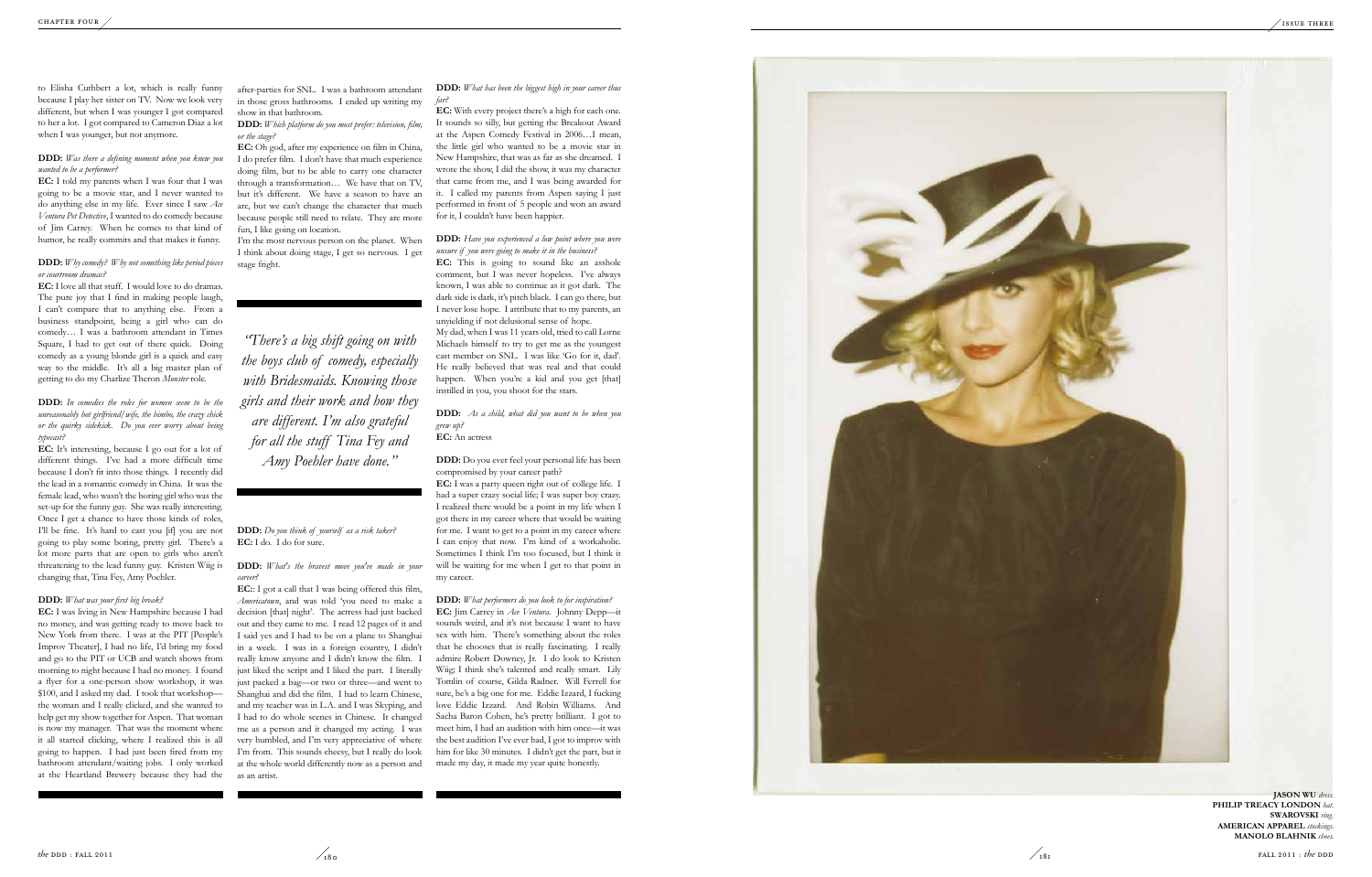**Jason Wu** *dress.* **Philip Treacy London** *hat.* **Swarovski** *ring.* **American Apparel** *stockings.* **Manolo Blahnik** *shoes.* 

*Production Director:* **Maggie Benoit***. Stylist:* **Christian Classen** *for* **Artists** *by* **Timothy Priano***. Hair:* **Julie Ferrente** *for* **Artists** *by* **Timothy Priano***. Make Up:* **Jonny Sadde** *using* **Lancôme** *for* **ArtistsbyTimothyPriano.com***. Stylist Associates:* **MONIQUE VATINE** *&* **BRITTANNY TRAN***. Stylist Assistants:* **DAGMARETTE YEN** *&* **NICOLE AYALA***. Photography Assistant:* **Graham Dunn***. Thank you to Kristen Ames & SNOWStudio* 

![](_page_12_Picture_1.jpeg)

![](_page_12_Picture_2.jpeg)

**Jean Paul Gaultier** *jumpsuit.* **Lorena Sarbu** *fox fur.* **Loree Rodkin** *ring.*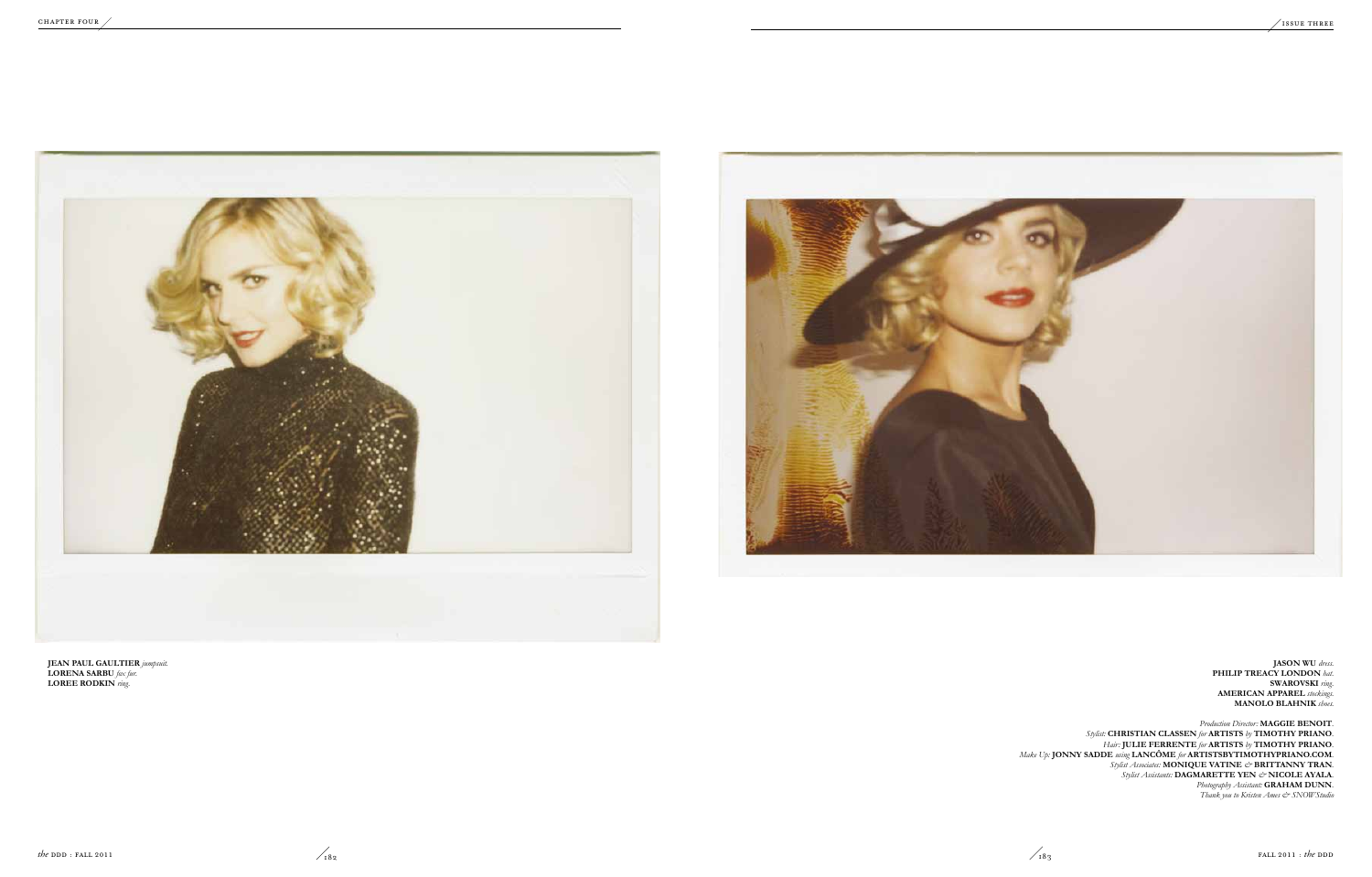**DDD:** *Is comedy based on craft or instinct for you?*

**IS:** What a great question. Instinct. I'd have to say it's mostly instinct—some people just know what's funny, and that's what makes you a killer onstage. The craft comes in the more you do it, you pay more and more attention to how you say words, when you say them, what order you do your set it's just polishing and it comes from practice. You can be the funniest of your friends, and even funny and raw onstage, but if you don't craft your act, it can't get better. Instincts are what get you to the top, crafting your act is what keeps you there.

**DDD:** *If the bulk of your work wasn't in L.A., where would be you be?*

**IS:** Anywhere I needed to be.

**DDD:** *As a female comic performer, do you find the roles available to you limited?*

**IS:** I do, yeah. In mainstream TV and movies—of course not counting indie films; that's uncharted territory…women are either total whores, hot and completely clueless—ingénues, or "you're the

*Iliza Shlesinger literally out-funnied twelve other very funny people when she became the youngest-ever winner of NBC's Last Comic Standing at the age of 25. She was also the show's first and only female champion. The Texas native has headlined national comedy stages pretty much constantly ever since, recording specials for Comedy Central Presents and Comedy Central's Live at Gotham in addition to various other TV appearances. This month she steps off the stage and back onto our televisions as the ridiculously scathing host of the upcoming CBS-syndicated nightly dating show Excused.* 

**Barbara Tfank** *dress.* **Iradj Moini** *earrings.* **GIUSEPPE ZANOTTI** *shoes.* 

![](_page_13_Picture_6.jpeg)

quirky friend who's cute and has intimacy issues"… this brilliant role is the one most comedians audition for. You either have to be smoking hot or weird looking for a lot of TV stuff—and not much of it is appealing. Most shows and movies for women are about marriage, babies and sex. I don't know why Hollywood thinks that all women do is talk about babies and sex, but that's pretty much what most sitcoms are about. I've never had a baby or sex, but I hear they're a lot of work.

**DDD:** *The entertainment press seems to have a love affair with some sort of "pretty/funny" index. Do you feel there is a relationship between your looks and your ability to be taken seriously as a performer?*

**IS:** I think anyone who continues to use that phrase should be smacked for being hacky, first of all.

Here's the deal—if you go onstage in a halter top and miniskirt, then yeah, people are gonna judge you. Women are gonna hate you and guys aren't really gonna listen. And that's fair. NOW, if you have a terrible body and aren't attractive and you do that, and are funny, then it's a brilliant act. At

![](_page_13_Picture_1.jpeg)

## ILIZA SHLESINGER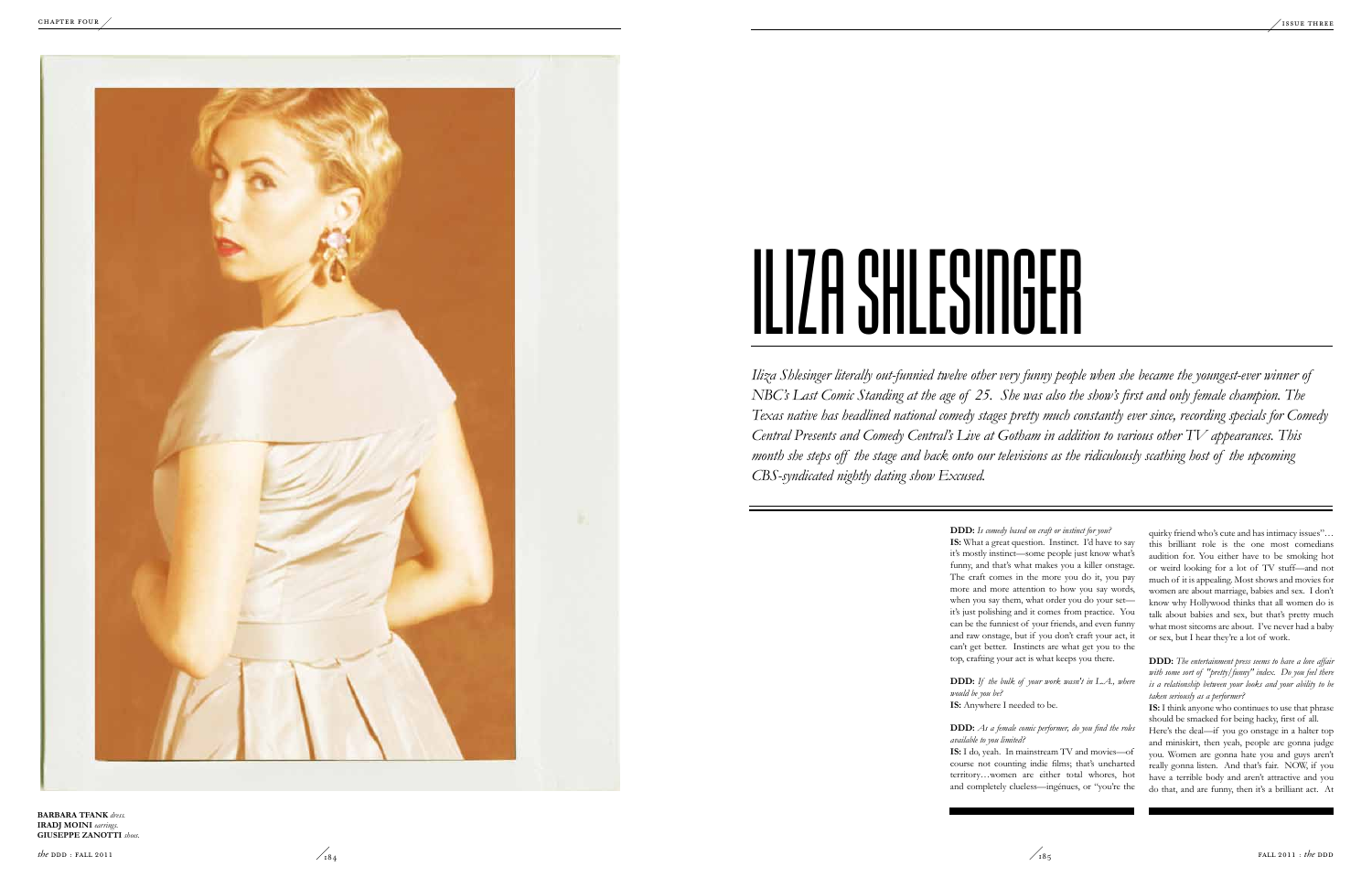the end of the day, if you are funny, it will shine through, but you will be creating more hurdles for yourself by dressing up onstage. Some people believe in dressing up to do stand-up—a lot of guys wear suits. I believe in being the exact same person I am on stage, off stage as well. So when you see me in jeans and a t-shirt on stage, it's probably because that's what I wore all day—and slept in, sometimes.

**DDD:** *Have you ever been mistaken for someone else? If so, who?*

**IS:** My whole life I just knew. Never even entertained the idea of doing anything else.

**IS :** This is a tricky question because no matter who I say, it gives people reading this a chance to…be like " Uh, she's not that cute, who does she think she is?"…I've gotten Christina Applegate but that's after hours of staring. No one's ever come running out of a restaurant after me, like "CHRISTI NA! YO U FORGOT YO UR KEYS!" Ew, and in disgusting news, the other day someone told me I looked like Casey Anthony...the woman who murdered her kid and was recently acquitted. So that was...awesome...

**DDD:** *Was there a defining moment when you knew you wanted to be a performer?*

**DDD:** *In comedies the roles for women seem to be the unreasonably hot girlfriend/wife, the bimbo, the crazy chick or the quirky sidekick. Do you ever worry about being typecast?*

**DDD:** *Biggest high?* **IS:** Squeezing my dog. I love her so much

**IS :** Ah! Look at that! I answered question #3 and then…this—see! I'm not wrong, haha.

No, I never worry about being typecast... I think in order to be typecast, you have to be cast first. So I'll worry about that.

> **IS :** I give up a lot to be this happy, haha. I definitely have been working on my career since the day I graduated college. My dedication to my career means for the last five years I have gone out almost every night to do sets, which doesn't leave much room for a huge social life. Because of my work ethic—which includes doing sets every night, working and or traveling most weeks out of the year—I have definitely lost touch with some older friends…I've missed many of my friends' birthday parties, special events, et cetera—but the friends who are really my friends support me and totally get it. After all, you can't get anywhere without sacrifice.

**DDD:** *What was your first big break?* **IS :** Winning Last Comic Standing on NBC.

**DDD:** *Which platform do you most prefer: television, film, or the stage?*

**IS :** I've always loved the stage, and I like standup on stage better...I think each one is its own art form, I just love performing and being funny—so I'm happy wherever.

**DDD:** *Do you think of yourself as a risk taker?* **IS :** Somewhat. I think I'm willing to try new jokes onstage and I'm not worried about it not getting a laugh—so some might consider that a risk. I jumped out of a plane once and I put most of my money in some sort of conservative investment, so those two might balance each other out.

**Gilles Monte zin** *jacket.* **JEAN PAUL GAULTIER** dress. LOREE RODKIN ring.

Production Director: MAGGIE BENOIT. Stylist: CHRISTIAN CLASSEN for ARTISTS by TIMOTHY PRIANO. Hair: ERIC SEBAAG for ARTISTS by TIMOTHY PRIANO. **c** *Make Up: using* **NARS** for **ARTISTSBYTIMOTHYPRIANO.COM**. **b** Stylist Associates: MONIQUE VATINE & BRITTANNY TRAN. Stylist Assistants: DAGMARETTE YEN  $\mathcal{O}$ **NICOLE AYALA**. Photography Assistant: **GRAHAM DUNN**.

**DDD:** *What's the bravest move you've made in your career?*

**IS :** In one of the televised rounds of Last Comic Standing I did all brand new, untested, jokes—I just

felt that it was something I had to do. I didn't do it to impress people, I just had some new jokes that I thought were great and that I thought the crowd would like—and they did. A lot of comics were freaked out but, as a comic, if you can't trust your instincts then...how are you a comic?

### **DDD:** *Biggest low?*

**IS :** When I have to wait on a yes from a project. Waiting to see if you get a show, showcase, part, et cetera—that's the worst ever, because there is literally nothing you can do but wait.

**DDD:** *As a child, what did you want to be when you grew up?* **IS :** A cat.

### **DDD:** *Do you ever feel your personal life has been compromised by your career path?*

**DDD:** *What performers do you look to for inspiration?* **IS :** I don't—I can find inspiration everywhere I look. People in general inspire me.

*"I think I'm willing to try new jokes onstage and I'm not worried about it not getting a laugh—so some might consider that a risk. I jumped out of a plane once and I put most of my money in some sort of conservative investment, so those two might balance each other out."*

![](_page_14_Picture_1.jpeg)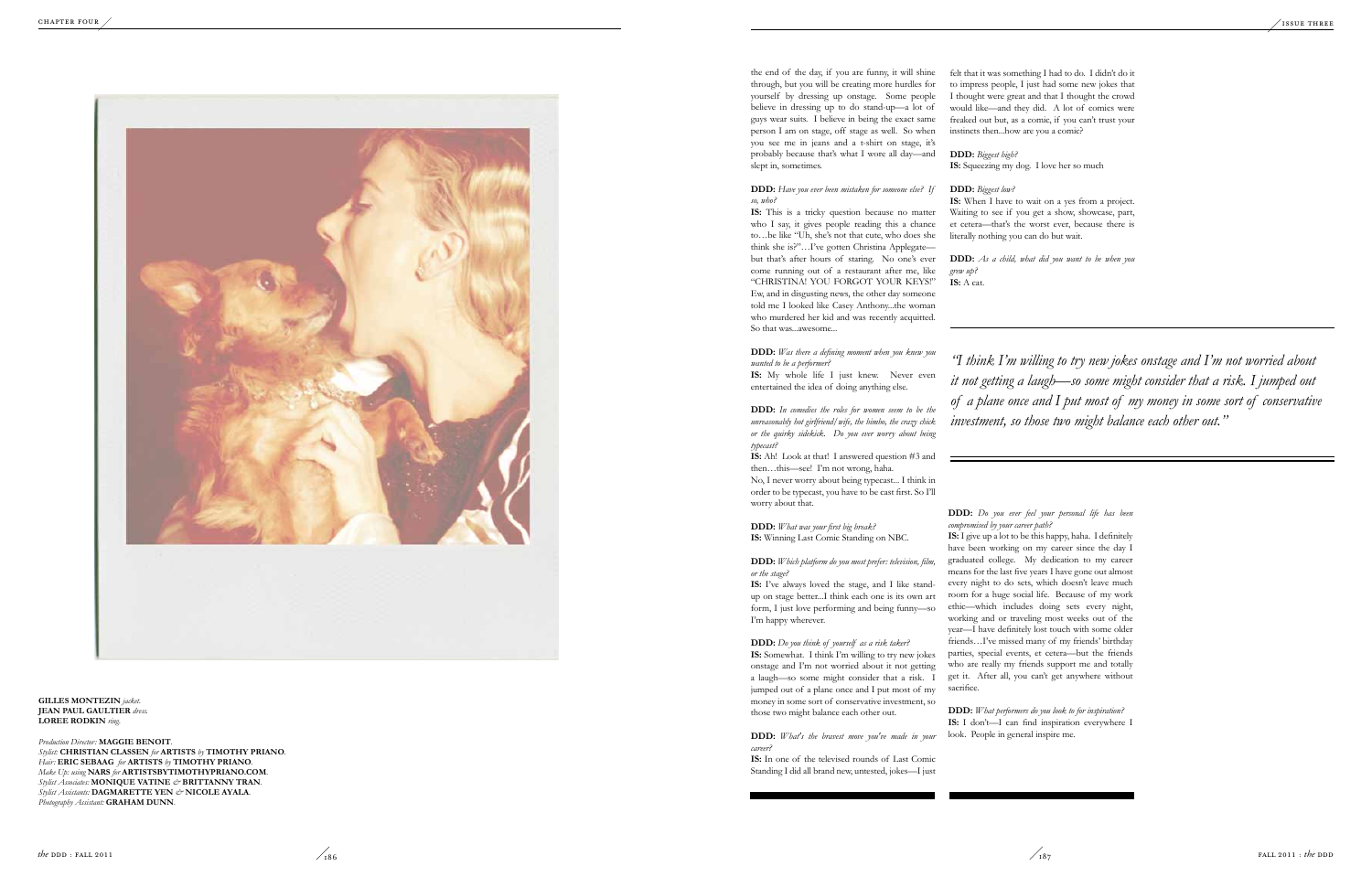![](_page_15_Picture_13.jpeg)

![](_page_15_Picture_15.jpeg)

**DDD:** *Is comedy based on craft or instinct for you?* **EG:** Both. You have to be born funny, or made funny by a tragic existence. I come from a tragic, large, dysfunctional, sad Irish Catholic family who deals with life with large amounts of sarcasm and jokes. I remember when I was 4, my uncle Jimmy took my baby doll—or as far as I was concerned, my baby— cut her stomach open, filled her empty plastic abdomen with a red food coloring-soaked washcloth, and used her as part of his grim reaper costume. I did not have a sophisticated grasp on how to use jokes to deal with the situation, so I cried. But when I think about that story now, it makes me laugh. Laughter is the only way I know how to deal with awful life things. You have two choices in life, laugh about the horribleness of it all, or become Nancy Grace....and no one wants to be like Nancy Grace. I bet you not even Nancy Grace wants to be Nancy Grace.

**DDD:** *If the bulk of your work wasn't in L.A., where would be you be?*

*Erin Gibson is a writer as well as a performer, which is probably why she opted to speak with me via email. On Current TV's infoMania, Gibson played those dual roles: of writer and correspondent. The UCB alum is insanely active on stage, on the web, and on TV. She is a quick-witted, attractive brunette who has appeared as a panelist on Chelsea Lately but is definitely not the same person as Whitney Cummings. Gibson has adopted*  what is both the simplest and trickiest solution the dearth of quality female *roles: writing her own. She and co-conspirator Bryan Safi have taken their hour-long show, How to Be a Woman and a Gay Person: A Feminist-y and Homosexual-ish Guide to Living in America on the road in order to*  "*humorously dismantle the anti-gay*  $\mathcal{Q}$  *anti-female rhetoric in TV, movies, news and government initiatives." No big deal.*

**EG:** I dunno, I like L.A. Besides the fact that I'll never own a home, the muggings, the unbelievable amount of hot stupid people, and the crushing depression that hits me like a shovel when I'm between jobs, this town has great tacos!

**DDD:** *As a female comic performer, do you find the roles available to you limited?*

**EG:** Yes, so that's why I try and create some for myself. There's no use complaining about the dearth of funny female roles. If you think guys are gonna write tons of great jokes for women to say, please don't hold your breath. Cause you'll die. From lack of oxygen.

So what I do, is put my own stuff out there, in any form I can, and on top of that, I encourage ladies who are interested in writing to please, please, for the love of God, do that, please. I'm not sure how to find girls who want to be network and movie execs, but if you're out there, Google chat me and I will give you so much support, Spanx will be jealous.

**DDD:** *The entertainment press seems to have a love affair with some sort of "pretty/funny" index. Do you feel there is a relationship between your looks and your ability to be taken seriously as a performer?*

**EG:** Sure, looks matter for anyone in entertainment. And the better looking you are, the better your chances. It's like real life X 1000. When I first started to put out "Modern Lady" on infoMania, the fans of the show commented, in large number, that I slept my way into the job, or somehow my looks were a factor in me getting the job. I'm smart and I worked hard, that's how I got the job. And the fact that I gave some executives at Current some of my finest hand job work is a separate thing altogether.

### **DDD:** *Have you ever been mistaken for someone else? If so, who?*

**EG:** Whitney Cummings is happening a lot now. If you saw us in person, there's no way you could mistake us for one another, but we're both brunette comedians, so I guess we're the same person? You know, just like how everyone always thinks that Tim Allen and Jeff Dunham are the same person.

> **Thomas Wyld e** *dress.* **Douglas Hannant** *shoes.*